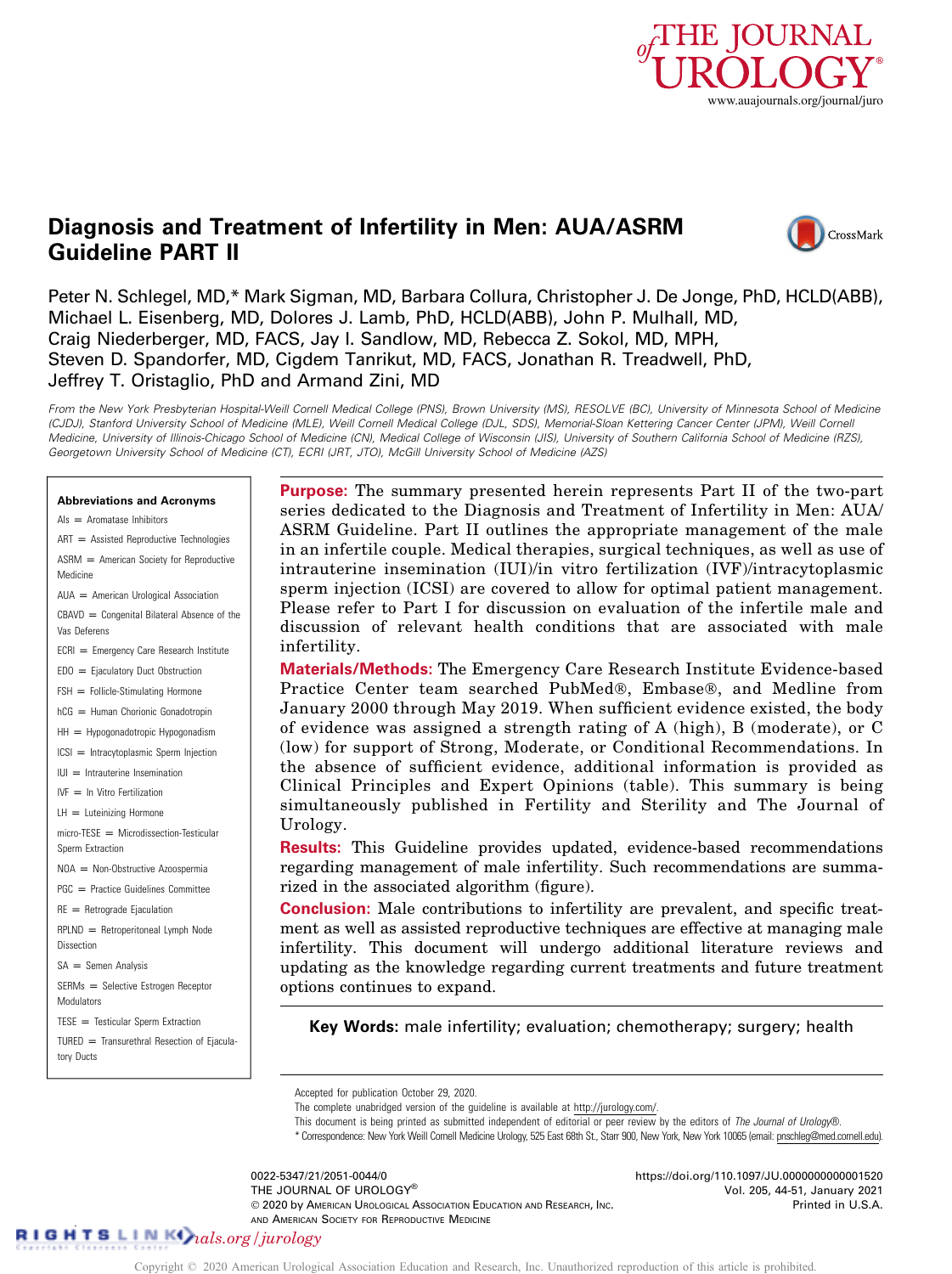## <span id="page-1-0"></span>BACKGROUND

Failure to conceive within 12 months of attempted conception is due in whole or in part to the male in approximately one-half of all infertile couples. Although many couples can achieve a pregnancy with assisted reproductive technologies (ART), evaluation of the male is important to identify conditions that may be medically important, counsel men regarding future health considerations and to most appropriately direct therapy. Most male factor conditions are specifically treatable with medical or surgical therapy, while others may only be managed with donor sperm or adoption.

In this guideline, the term "male" or "men" is used to refer to biological or genetic men.

#### Treatment

#### Varicocele Repair/Varicocelectomy.

- 25. Surgical varicocelectomy should be considered in men attempting to conceive, who have palpable varicocele(s), infertility, and abnormal semen parameters, except for azoospermic men. (Moderate Recommendation; Evidence Level: Grade B)
- 26. Clinicians should not recommend varicocelectomy for men with nonpalpable varicoceles detected solely by imaging. (Strong Recommendation; Evidence Level: Grade C)
- 27. For men with clinical varicocele and non-obstructive azoospermia (NOA), couples should be informed of the absence of definitive evidence supporting varicocele repair prior to ART. (Expert Opinion)

Varicoceles have long been recognized as a condition that can affect male fertility, where correction of a clinical varicocele can result in substantial improvements in semen parameters and the chance of achieving a pregnancy. The largest most recent meta-analysis by Wang et al. reported significantly higher pregnancy rates for men treated with clinical varicocele repair compared to no treatment.<sup>[1](#page-6-0)</sup> Pregnancy rates without treatment were assumed to be 17%, while rates were calculated to be 42% (95% CI 26% to 61%) with subinguinal microsurgical varicocelectomy,  $35\%$   $(95\% \text{ CI} 21\% \text{ to } 54\%)$  with inguinal microvaricocelectomy, 37% (95% CI 22% to 58%) with inguinal open (nonmicrosurgical) surgery, and 37% (95% CI 19% to 61%) with laparo-scopic surgery.<sup>[1](#page-6-0)</sup> Such findings must be interpreted with caution given that this meta-analysis included studies with nonrandomized designs and selective outcome reporting. A systematic review and metaanalysis of varicocelectomy for subclinical varicocele reported no demonstrable benefit of varicocele repair in pregnancy or bulk seminal parameters with the exception of a possible small numerical effect on progressive sperm motility that is unlikely to be clinically important.<sup>[2](#page-6-0)</sup> These observations support the importance of identifying clinical varicoceles in men with male infertility and evidence of abnormal sperm production or quality.

Case series of men with NOA and clinical varicoceles that have undergone varicocele repair have been reported. Of note, a study of NOA men reported return of adequate motile sperm to the

Table 1. AUA nomenclature linking statement type to level of certainty, magnitude of benefit or risk/burden, and body of evidence strength

|                                 | Evidence Strength A<br>(High Certainty)                                                                                                                                             | Evidence Strength B<br>(Moderate Certainty)                                                      | Evidence Strength C<br>(Low Certainty)                                                                                                                       |
|---------------------------------|-------------------------------------------------------------------------------------------------------------------------------------------------------------------------------------|--------------------------------------------------------------------------------------------------|--------------------------------------------------------------------------------------------------------------------------------------------------------------|
| Strong Recommendation           | Benefits $>$ Risks/Burdens (or vice versa)<br>Net benefit (or net harm) is substantial                                                                                              | Benefits $>$ Risks/Burdens (or vice versa)<br>Net benefit (or net harm) is substantial           | Benefits $>$ Risks/Burdens (or vice versa)<br>Net benefit (or net harm) appears<br>substantial                                                               |
| Net benefit or harm substantial | Applies to most patients in most<br>circumstances and future research is<br>unlikely to change confidence                                                                           | Applies to most patients in most<br>circumstances but better evidence<br>could change confidence | Applies to most patients in most<br>circumstances but better evidence is<br>likely to change confidence<br>rarely used to support a Strong<br>Recommendation |
| Moderate Recommendation         | Benefits $>$ Risks/Burdens (or vice versa)<br>Net benefit (or net harm) is moderate                                                                                                 | Benefits $>$ Risks/Burdens (or vice versa)<br>Net benefit (or net harm) is moderate              | Benefits $>$ Risks/Burdens (or vice versa)<br>Net benefit (or net harm) appears<br>moderate                                                                  |
| Net benefit or harm moderate    | Applies to most patients in most<br>circumstances and future research is<br>unlikely to change confidence                                                                           | Applies to most patients in most<br>circumstances but better evidence<br>could change confidence | Applies to most patients in most<br>circumstances but better evidence is<br>likely to change confidence                                                      |
| Conditional Recommendation      | Benefits = Risks/Burdens                                                                                                                                                            | Benefits = Risks/Burdens                                                                         | Balance between Benefits & Risks/<br>Burdens unclear                                                                                                         |
|                                 | Best action depends on individual patient<br>circumstances                                                                                                                          | Best action appears to depend on<br>individual patient circumstances                             | Alternative strategies may be equally<br>reasonable                                                                                                          |
| No apparent net benefit or harm | Future research unlikely to change<br>confidence                                                                                                                                    | Better evidence could change confidence                                                          | Better evidence likely to change<br>confidence                                                                                                               |
| Clinical Principle              | A statement about a component of clinical care that is widely agreed upon by urologists or other clinicians for which there may<br>or may not be evidence in the medical literature |                                                                                                  |                                                                                                                                                              |
| Expert Opinion                  | A statement, achieved by consensus of the Panel, that is based on members clinical training, experience, knowledge, and judgment<br>for which there is no evidence                  |                                                                                                  |                                                                                                                                                              |

RIGHTSLINK)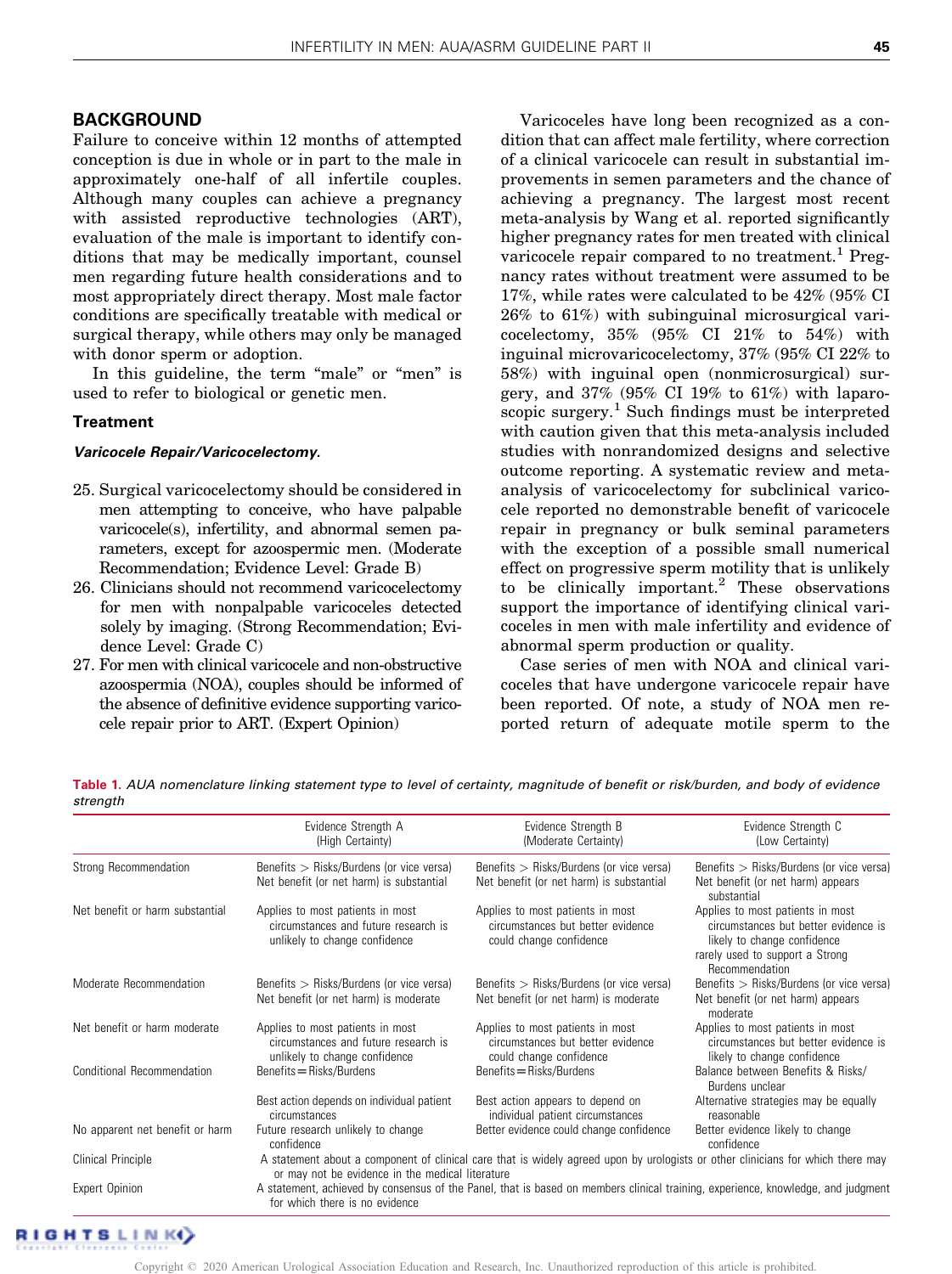<span id="page-2-0"></span>

© 2020 American Urological Association | All Rights Reserved.

Male infertility algorithm.

ejaculate sufficient to avoid surgical sperm retrieval only occurred in 9.6% of men after clinical varicocele repair.[3](#page-6-0) These data have to be compared to results of re-analysis of sperm in the ejaculate without any intervention beyond repeat semen analysis (SA) using extended sperm search in men who previously were thought to be azoospermic, where up to 35% of men thought to be azoospermic had at least rare sperm detectable with a more detailed search of the centrifuged/concentrated semen pellet. Since the abovementioned studies did not have a control group, there are no high-quality data to support repair of varicoceles in men with NOA. In addition, varicocele repair defers treatment with ART for at least six months.

#### Sperm Retrieval.

- 28. For men with NOA undergoing sperm retrieval, microdissection testicular sperm extraction (TESE) should be performed. (Moderate Recommendation; Evidence Level: Grade C)
- 29. In men undergoing surgical sperm retrieval, either fresh or cryopreserved sperm may be used for ICSI. (Moderate Recommendation; Evidence Level: Grade C)
- 30. In men with azoospermia due to obstruction undergoing surgical sperm retrieval, sperm may be extracted from either the testis or the epididymis. (Moderate Recommendation; Evidence Level: Grade C)
- 31. For men with aspermia, surgical sperm extraction or induced ejaculation, including sympathomimetic, vibratory stimulations, and electroejaculation, may be performed depending on the patient's condition and clinician's experience. (Expert Opinion)
- 32. Infertility associated with retrograde ejaculation (RE) may be treated with sympathomimetics and alkalinization of urine with or without urethral catheterization, induced ejaculation, or surgical sperm retrieval. (Expert Opinion)

In a meta-analysis of published studies for men with NOA, microdissection-testicular sperm extraction (micro-TESE) was observed to result in successful extraction 1.5 times more often than nonmicrosurgical testis sperm extraction, and testis sperm extraction was 2 times more likely to succeed when compared to testicular aspiration. $4$  Less effect on testosterone levels is seen after micro-TESE than with conventional TESE, but testosterone deficiency requiring testosterone replacement remains a risk, even after micro-TESE.<sup>5</sup>

For men with obstructive azoospermia, there are no substantial differences in ICSI success rates when either cryopreserved or fresh sperm are used, so sperm retrieval and cryopreservation may be done prior to ART. For men with NOA, some centers perform simultaneous sperm retrieval with ART because the numbers of sperm obtained may be limited and sperm may not survive cryopreservation. No differences in outcomes were observed between fresh and frozen sperm in most series, as long as there were sperm of adequate number that sur-vived cryopreservation and thawing.<sup>[6](#page-6-0)</sup>

Limited data exist comparing outcomes for the various procedures available to obtain sperm from men with ejaculatory dysfunction. Penile vibratory stimulation, electroejaculation, surgical sperm retrieval, or sympathomimetic agents may be utilized depending on the cause of the ejaculatory dysfunction, the patient's condition, and the surgeon's and IVF laboratory experience.

### Obstructive Azoospermia, Including Post-Vasectomy Infertility

- 33. Couples desiring conception after vasectomy should be counseled that surgical reconstruction, surgical sperm retrieval, or both reconstruction and simultaneous sperm retrieval for cryopreservation are viable options. (Moderate Recommendation; Evidence Level: Grade C)
- 34. Clinicians should counsel men with vasal or epididymal obstructive azoospermia that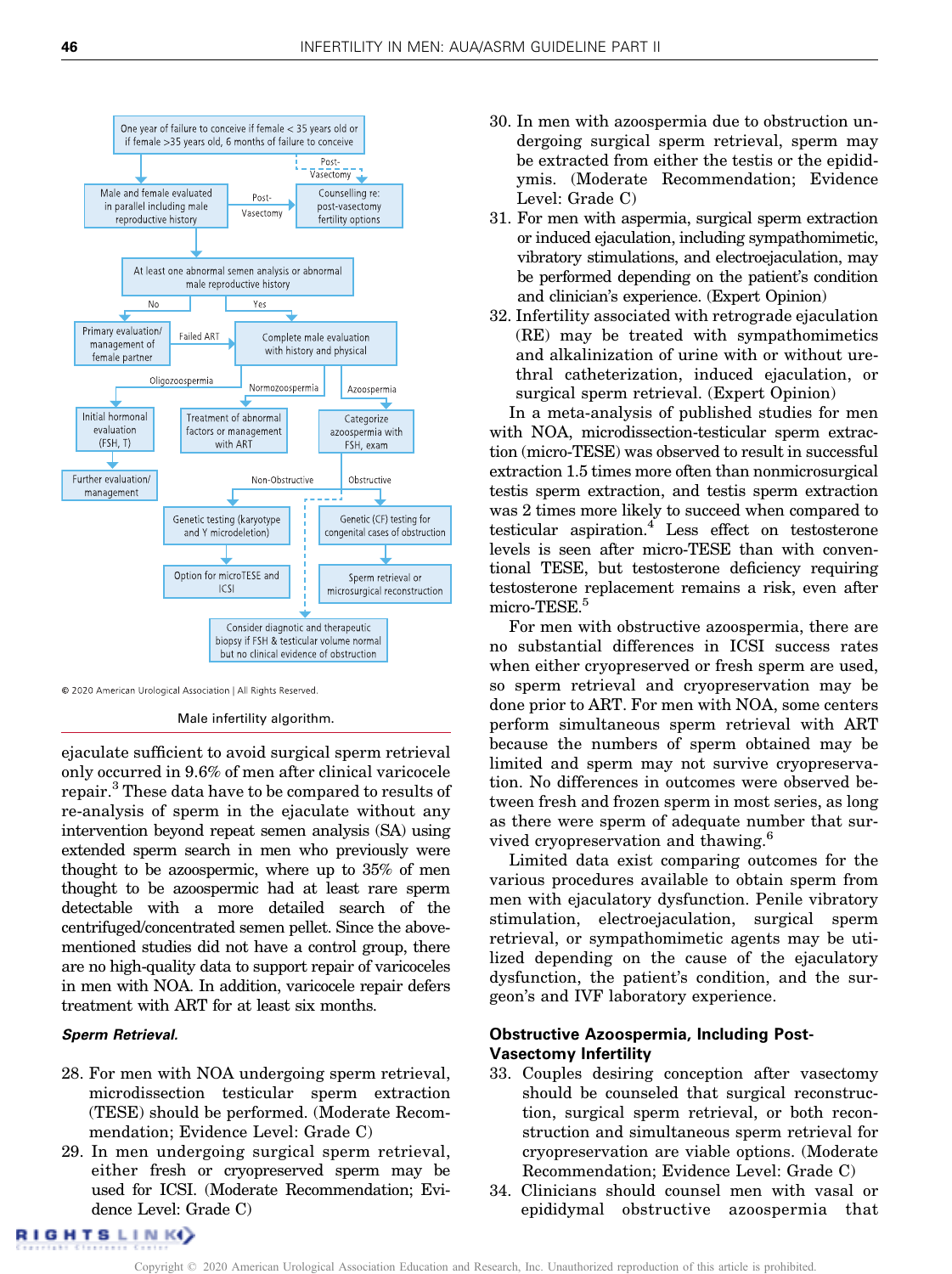microsurgical reconstruction may be successful in returning sperm to the ejaculate. (Expert Opinion)

35. For infertile men with azoospermia and Ejaculatory Duct Obstruction (EDO), the clinician may consider transurethral resection of ejaculatory ducts (TURED) or surgical sperm extraction. (Expert Opinion)

Fertility restoration treatment should be provided according to the needs and characteristics of the couple as well as patient preference as a shared decision-making process for couples desiring fertility post-vasectomy. Both sperm retrieval with ART and microsurgical reconstruction are options for management. For most cases of acquired or congenital obstruction (excluding CBAVD), microsurgical reconstruction of the male reproductive tract may be the preferable alternative to sperm retrieval and ICSI when the female partner has normal fertility potential. EDO is rare in infertile men. If the diagnosis is confirmed or suspected based on transrectal ultrasonography findings, then treatment should be considered with TURED, as this intervention may restore natural fertility.<sup>7-9</sup> Surgical sperm extraction (eg, TESE, TESA, Percutaneous Epididymal Sperm Aspiration) for use with ART are alternative options for men with EDO seeking fertility treatment.

#### Medical & Nutraceutical Interventions for Fertility

- 36. Male infertility may be managed with ART. (Expert Opinion)
- 37. A clinician may advise an infertile couple with a low total motile sperm count on repeated SA that IUI success rates may be reduced, and treatment with ART (IVF/ICSI) may be considered. (Expert Opinion)
- 38. The patient presenting with hypogonadotropic hypogonadism (HH) should be evaluated to determine the etiology of the disorder and treated based on diagnosis. (Clinical Principle)
- 39. Clinicians may use aromatase inhibitors (AIs), human chorionic gonadotropin (hCG), selective estrogen receptor modulators (SERMs), or a combination thereof for infertile men with low serum testosterone (Conditional Recommendation; Evidence Level: Grade C)
- 40. For the male interested in current or future fertility, testosterone monotherapy should not be prescribed. (Clinical Principle)
- 41. The infertile male with hyperprolactinemia should be evaluated for the etiology and treated accordingly. (Expert Opinion)
- 42. Clinicians should inform the man with idiopathic infertility that the use of SERMs has limited benefits relative to results of ART. (Expert Opinion)
- 43. Clinicians should counsel patients that the benefits of supplements (eg, antioxidants, vitamins)

are of questionable clinical utility in treating male infertility. Existing data are inadequate to provide recommendation for specific agents to use for this purpose. (Conditional Recommendation; Evidence Level: Grade B)

- 44. For men with idiopathic infertility, a clinician may consider treatment using an Follicle-Stimulating Hormone (FSH) analogue with the aim of improving sperm concentration, pregnancy rate, and live birth rate. (Conditional Recommendation; Evidence Level: Grade B)
- 45. Patients with NOA should be informed of the limited data supporting pharmacologic manipulation with SERMs, AIs, and gonadotropins prior to surgical intervention. (Conditional Recommendation; Evidence Level: Grade C)

Although ART does not correct the underlying condition(s) causing male infertility, it allows fertility for couples where natural pregnancy has not previously occurred. Although sperm number and quality affected the results of treatment with IVF, the intervention of ICSI, applied during IVF, appears to abrogate any adverse effects of sperm "quality" as measured by sperm concentration, motility, and morphology as long as adequate viable sperm are present to inject into oocytes. IUI is a fertility treatment that involves processing a semen specimen and placing the low volume washed semen into the uterine cavity at the time of ovulation. Men with low total motile sperm count (<5 million motile sperm after processing) will have limited chances of contributing to a pregnancy rates after IUI.

Patients with HH present with deficient luteinizing hormone (LH) and FSH secretion. In the absence of LH and FSH stimulation, Leydig cells in the testes do not secrete testosterone, and spermatogenesis is disrupted.<sup>10</sup> Referral to an endocrinologist or male reproductive specialist is encouraged in this setting. Spermatogenesis can be initiated and pregnancies achieved in many men with idiopathic HH when they are treated with exogenous gonadotropins or pulsatile GnRH. With gonadotropin treatment for HH, hCG injections are typically initiated with a response of serum testosterone monitored. After normalization of testosterone, FSH or FSH analogues may be added to optimize sperm production.

For those patients with functioning pituitary glands but low testosterone, AIs, hCG, and SERMs act by different mechanisms to increase endogenous testosterone production. Each agent may be used separately or in combination in an effort to increase serum testosterone concentrations and improve spermatogenesis. Exogenous testosterone administration provides negative feedback to the hypothalamus and pituitary gland that can result in inhibition of gonadotropin secretion. Depending on the degree of testosterone-induced suppression,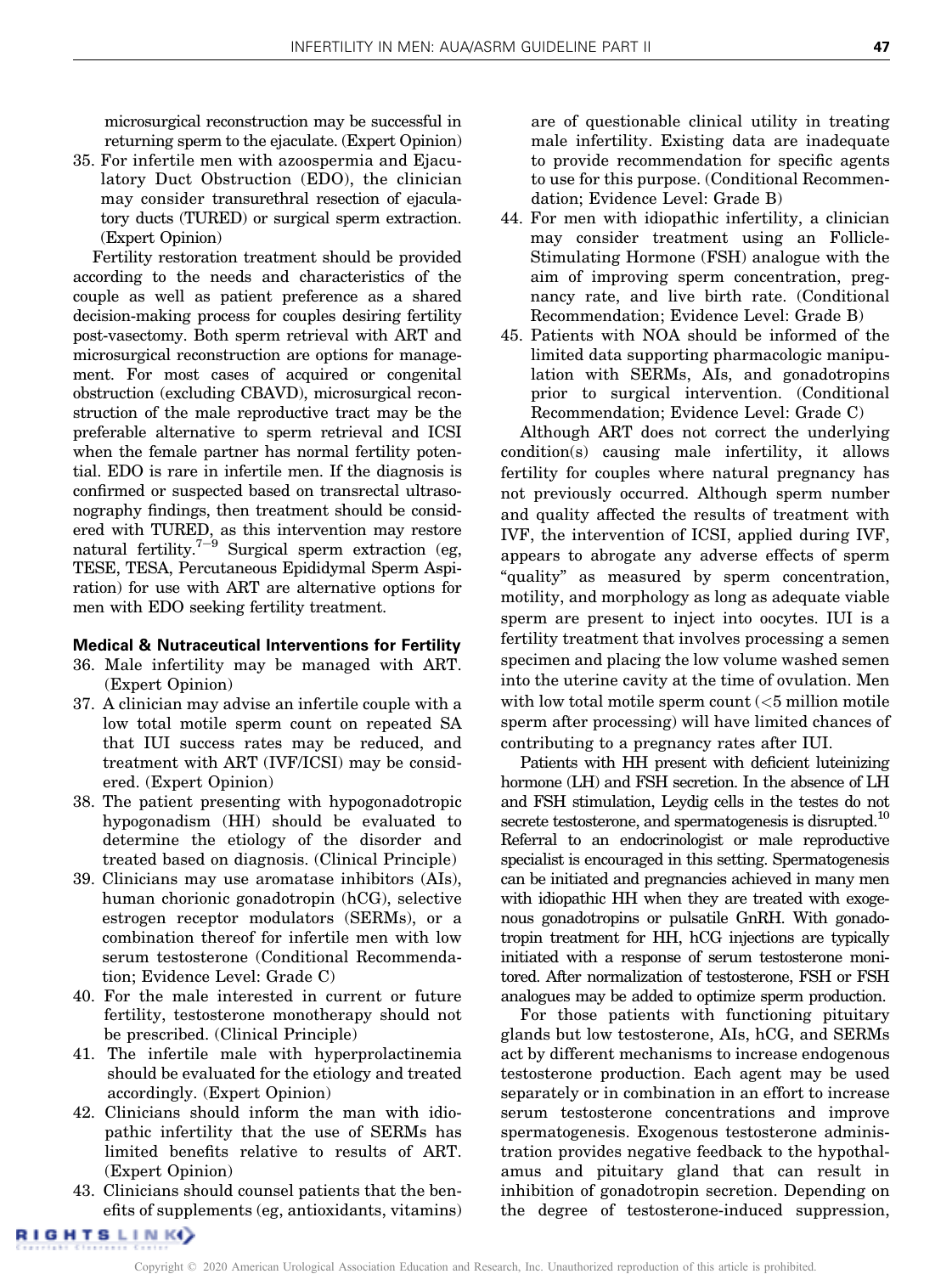spermatogenesis may decrease or cease altogether, resulting in azoospermia.<sup>[11](#page-7-0)</sup>

Men with decreased libido and/or impotence and/ or testosterone deficiency accompanied by a low/lownormal LH level warrant measurement of serum prolactin to investigate for hyperprolactinemia. For persistently elevated prolactin levels above the normal value without an exogenous etiology, MRI is indicated.<sup>12-14</sup> Treatment depends on the etiology of the hyperprolactinemia.<sup>15</sup>

Although not currently FDA-approved for use in men, SERMs such as clomiphene or tamoxifen are often prescribed in infertile men who have normal serum testosterone levels with the therapeutic aim of improving semen parameters and fertility outcomes. The benefits of SERM administration, particularly in the patient population with idiopathic infertility, are small and, therefore, outweighed by the distinct advantages offered by other forms of medically-assisted reproduction (eg, IVF), which include higher pregnancy rates and efficiencies with respect to the earlier timeframe of conception. While exogenous FSH may be used as an adjunct for treatment of HH in order to initiate and maintain spermatogenesis with good results, use of exogenous FSH in idiopathic infertile men without HH (ie, baseline FSH in or slightly above the normal range) has measurable but limited fertility benefits. Clinicians should be aware that FSH is not FDA-approved for this use in men at this time. Additionally, the cost-to-benefit ratio of this treatment is questionable, as men are typically treated for 3 months or more to effect spermatogenesis, and the incremental increase in pregnancy rates using exogenous FSH injection therapy for this subset of men with idiopathic infertility is small.

There are no clear, reliable data to support use of the variety of supplements (vitamins, antioxidants, nutritional supplement formulations) that have been offered to men attempting conception. Current data suggest that they are likely not harmful, but they are of questionable value in improving fertility outcomes.

For any patient with NOA, it would be ideal to optimize spermatogenesis and hence the chances of sperm recovery at the time of attempted surgical sperm retrieval. SERMs, AIs, and hCG have been used off-label to try to manipulate male reproductive hormones with the goal of inducing recovery of sperm to the ejaculate or improving surgical sperm retrieval rates. Case series have suggested that these treatments may be associated with return of sperm to the ejaculate or good sperm retrieval rates. Unfortunately, these studies have typically been uncontrolled, with a question as to whether the medical intervention, more careful examination of the centrifuged semen specimen or simply repeat attempts at sperm retrieval may have been responsible for a favorable treatment outcome. For men with NOA, such medical interventions have limited, low quality data available to support any treatment benefit.

#### Gonadotoxic Therapies and Fertility Preservation

- 46. Clinicians should discuss the effects of gonadotoxic therapies and other cancer treatments on sperm production with patients prior to commencement of therapy. (Moderate Recommendation: Evidence Level: Grade C)
- 47. Clinicians should inform patients undergoing chemotherapy and/or radiation therapy to avoid pregnancy for a period of at least 12 months after completion of treatment. (Expert Opinion)
- 48. Clinicians should encourage men to bank sperm, preferably multiple specimens when possible, prior to commencement of gonadotoxic therapy or other cancer treatment that may affect fertility in men. (Expert Opinion)
- 49. Clinicians should consider informing patients that a SA performed after gonadotoxic therapies should be done at least 12 months (and preferably 24 months) after treatment completion. (Conditional Recommendation; Evidence Level: Grade C)
- 50. Clinicians should inform patients undergoing a retroperitoneal lymph node dissection (RPLND) of the risk of aspermia. (Clinical Principle)
- 51. Clinicians should obtain a post-orgasmic urinalysis for men with aspermia after RPLND who are interested in fertility. (Clinical Principle)
- 52. Clinicians should inform men seeking paternity who are persistently azoospermic after gonadotoxic therapies that TESE is a treatment option. (Strong Recommendation; Evidence Level: Grade B)

Radiotherapy and chemotherapy used for treatment of cancer and other medical conditions can often lead to temporary or even long-term gonadal injury in men. Patients should be informed of the short and long-term implications of these therapies on future fertility potential prior to initiation of treatment. Patients should be made aware that estimates are available on the risk of azoospermia associated with gonadotoxic therapy and that the treatment regimen may change, especially with the need for additional or more toxic interventions during the course of therapy.<sup>[16](#page-7-0)</sup> Men with testicular cancer who undergo orchiectomy and chemotherapy have a 1% to 42% risk of long-term azoospermia.<sup>17-24</sup> For azoospermic men with an intratesticular lesion, cryopreservation of testicular tissue should be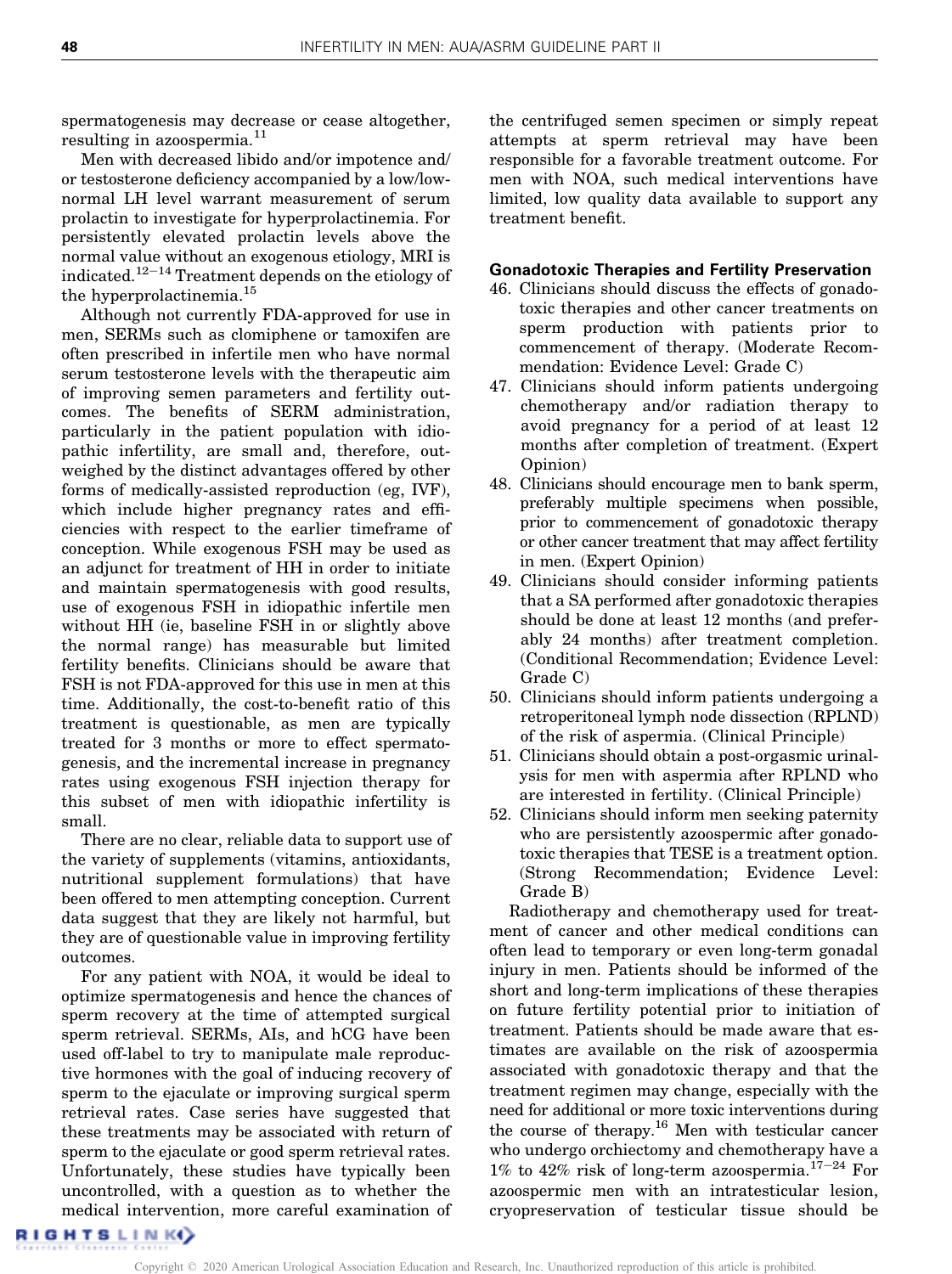considered during orchiectomy or excisional biopsy of the testicular lesion (Onco-TESE approach).<sup>[25](#page-7-0)</sup>

One of the major concerns regarding the effects of gonadotoxic therapies in men wishing to father children is the induction of mutations in developing testicular germ cells.<sup>26</sup> Based on the known mutagenic effects of gonadotoxic therapies it is recommended to use contraception for a period of at least 12 months after completion of therapy. Studies on the health and genetic integrity of children fathered by men exposed to chemotherapy and/or radiotherapy more than a year prior to conception have generally been reassuring.

It is important to encourage young men to bank sperm prior to initiating gonadotoxic therapies. In keeping with this guideline, several societies (American Society of Clinical Oncology, American Society of Reproductive Medicine (ASRM)) recommend that fertility preservation be an essential component in the management of cancer patients.27,28 Studies have shown that 20 to 50% of men will bank sperm prior to chemotherapy. $29-31$ The low sperm banking rates have been attributed to inadequate fertility counseling before gonado-toxic therapy and lack of desire to father children.<sup>[30](#page-7-0)</sup> Depending on sperm number and motility, a banked sperm sample can be used for either IUI or ART. Rates of azoospermia are highest within the first 12 months after completion of therapy and nadir between 2 to 6 years after chemotherapy, with most recovering sperm in the ejaculate 2 to 3 years following treatment completion. These data strongly suggest limited value of performing a SA within the first 12 months after treatment completion and, where possible, SA to assess recovery of sperm production is most valuable at a time point 2 to 3 years after treatment ends.

RPLND is a cornerstone in the management of some patients with testis cancer. After nerve sparing RPLND by an experienced testis cancer surgeon, it is rare to have permanent sympathetic nerve damage and long-term failure to ejaculate (RE or failure of emission). However, in the postchemo RPLND patient the likelihood of ejaculatory dysfunction higher. If aspermia persists 24 months after RPLND, then this condition is likely to be permanent. Differentiating between RE and failure of emission requires analysis of a urine specimen obtained after orgasm.

Micro-TESE has become a mainstay in the management of the man with NOA, regardless of the etiology of azoospermia. While the experience is extensive in the noncancer population, there is significantly less experience using TESE in men previously exposed to gonadotoxic therapies. Sperm retrieval is typically deferred until at least two years after chemotherapy. Meta-analysis of published studies

reported a sperm retrieval rate of 42% (95% CI 34% to 49%) per patient, with no significant differences between conventional (overall sperm retrieval rate 45%, 95% CI 34% to 58%) and micro-TESE (overall sperm retrieval rate  $40\%$ ,  $95\%$  CI  $32\%$  to  $49\%$ ). However, the advantage of micro-TESE over conventional TESE in other forms of NOA suggests that this surgical intervention is also the preferred approach for men azoospermic after chemotherapy.

### **SUMMARY**

Evaluation and management of men in a couple with infertility involves a step-wise process of evaluation and consultation regarding treatment options. Specific interventions such as varicocele repair, correction of identifiable hormonal abnormalities, microsurgical reconstruction of obstructive conditions, and surgical relief of ejaculatory duct obstruction are effective at increasing fertility for men. This recognition supports thorough evaluation of a man for correctable conditions that may affect his fertility. Use of ART is an effective intervention for fertility and a critical component for treatment of some couples, such as men with CBAVD or NOA who also require surgical sperm retrieval. Evaluation should proceed in parallel for both male and female members of a couple to optimize treatment success.

#### FUTURE DIRECTIONS

The causes of male infertility, including their genetic basis, have only been superficially explained at this time. There is a strong suggestion that most cases of apparently idiopathic severe male infertility, including NOA, have a genetic basis that may underlie the impaired sperm production seen for these men. A greater understanding of the basis for impaired sperm production could also lead to treatments to enhance sperm production and fertility. The interactions of infertility with other health conditions requires a deeper understanding as well. Fortunately, progress continues to be made on each of these fronts.

#### DISCLAIMER

This document was written by the Male Infertility Guideline Panel of the American Urological Association Education and Research, Inc., which was created in 2017. The Practice Guidelines Committee (PGC) of the AUA selected the committee chair. Panel members were selected by the chair. Membership of the Panel included specialists in urology and primary care with specific expertise on this disorder. The mission of the panel was to develop recommendations that are analysis based or consensus-based, depending on panel processes and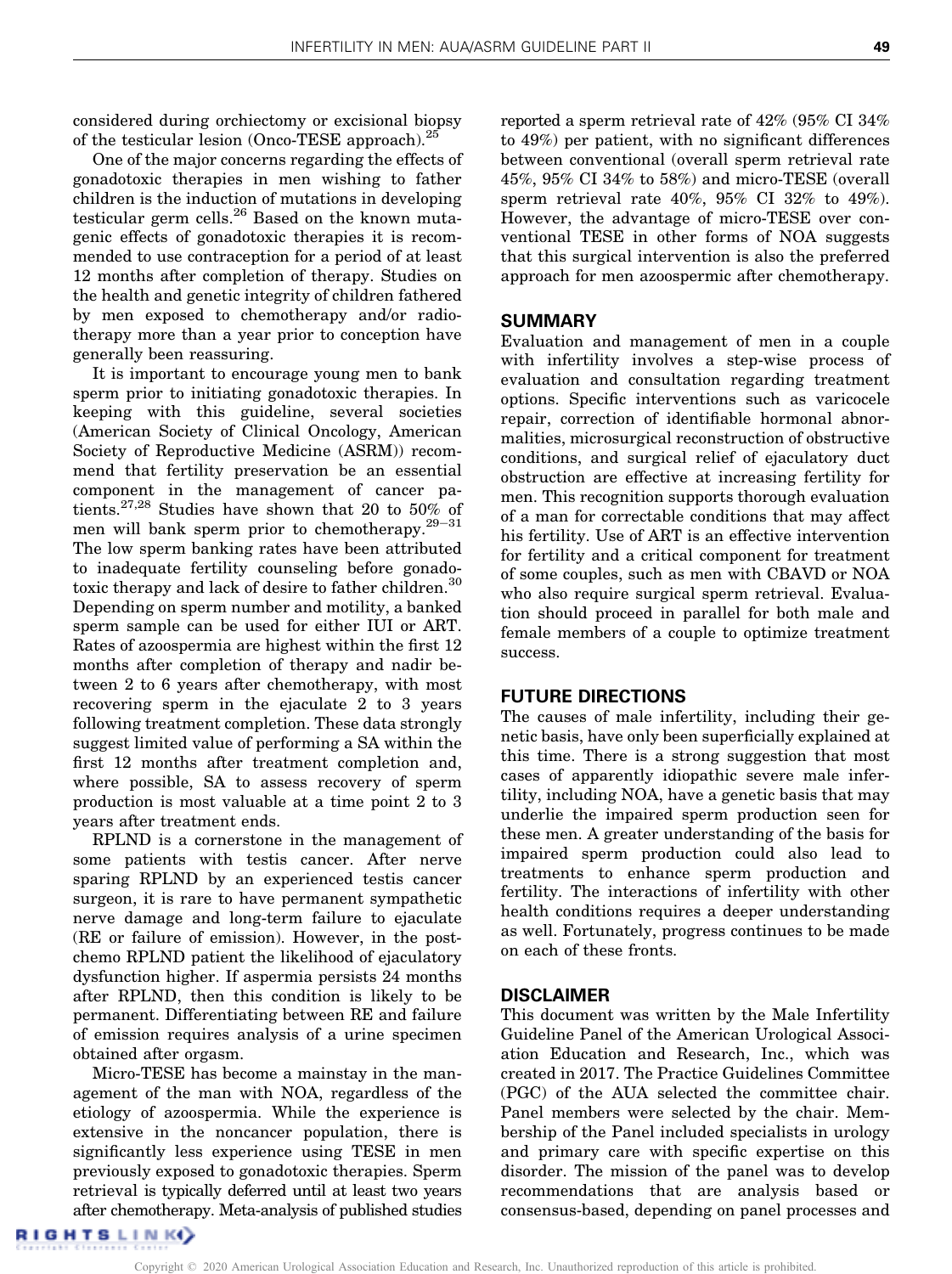<span id="page-6-0"></span>available data, for optimal clinical practices in the treatment of early stage testicular cancer. Funding of the panel was provided by the AUA. Panel members received no remuneration for their work. Each member of the panel provides an ongoing conflict of interest disclosure to the AUA, and the Panel Chair, with the support of AUA Guidelines staff and the PGC, reviews all disclosures and addresses any potential conflicts per AUA's Principles, Policies and Procedures for Managing Conflicts of Interest. While these guidelines do not necessarily establish the standard of care, AUA seeks to recommend and to encourage compliance by practitioners with current best practices related to the condition being treated. As medical knowledge expands and technology advances, the guidelines will change. Today these evidence-based guidelines statements represent not absolute mandates but provisional proposals for treatment under the specific conditions described in each document. For all these reasons, the guidelines do not pre-empt physician judgment in individual cases. Treating physicians must take into account variations in resources, and patient tolerances, needs, and preferences. Conformance with any clinical guideline does not guarantee a successful outcome. The guideline text may include information or recommendations about certain drug uses ('off label') that are not approved by the Food and Drug Administration (FDA), or about medications or substances not subject to the FDA approval process. AUA urges strict compliance with all government regulations and protocols for prescription and use of these substances. The physician is encouraged to carefully follow all available prescribing information about indications, contraindications, precautions and warnings. These guidelines and best practice statements are not intended to provide legal advice about use and misuse of these substances. Although guidelines are intended to encourage best practices and potentially encompass available technologies

with sufficient data as of close of the literature review, they are necessarily time-limited. Guidelines cannot include evaluation of all data on emerging technologies or management, including those that are FDA-approved, which may immediately come to represent accepted clinical practices. For this reason, the AUA does not regard technologies or management which are too new to be addressed by this guideline as necessarily experimental or investigational.

## DISCLOSURES

All panel members completed COI disclosures.  $Disclosures$  listed include both topic- and nontopicrelated relationships. Consultant/Advisor: Barbara Collura: WHO, COMMIT, EMD Serono, ACOG; Christopher De Jonge, PhD: WHO; Michael L. Eisenberg, MD: Sandstone Diagnostics, Roman, Dadi, Gilead, Underdog, Illumesense; Dolores J. Lamb, PhD: Celmatix; John P. Mulhall, MD: Vault; Craig S. Niederberger, MD: COMMIT; Peter N. Schlegel, MD: Theralogix, Inc, Roman Health. Scientific Study or Trial: Delores J. Lamb, PhD: NIH, American Board of Bioanalysts; Craig S. Niederberger, MD: Ferring Pharmaceuticals; Cigdem Tanrikut, MD: Ferring Pharmaceuticals. Leadership Position: Delores J. Lamb, PhD: American Board of Bioanalysts; John P. Mulhall, MD: Association of Peyronie's Disease Advocates (APDA), Sexual Medicine Society of North America, Journal of Sexual Medicine; Craig S. Niederberger, MD: ASRM, NexHand; Peter N. Schlegel, MD: ASRM. Investment Interest: Armand S. Zini, MD: YAD-Tech. Health Publishing: Cigdem Tanrikut, MD: Fertility Research and Practice, F&S Reviews. Other: Barbara Collura: RESOLVE: The National Infertility Association; Delores J. Lamb, PhD: WHO; Peter N. Schlegel, MD: RESOLVE; Cigdem Tanrikut, MD: New England Cryogenic Center, Swimmers.

## **REFERENCES**

- 1. Wang J, Xia SJ, Liu ZH et al: Inguinal and subinguinal micro-varicocelectomy, the optimal surgical management of varicocele: a metaanalysis. Asian J Androl 2015; 17: 74.
- 2. Kim HJ, Seo JT, Kim KJ et al: Clinical significance of subclinical varicocelectomy in male infertility: systematic review and meta-analysis. Andrologia 2016; 48: 654.
- 3. Schlegel PN and Kaufmann J: Role of varicocelectomy in men with nonobstructive azoospermia. Fertil Steril 2004; 81: 1585.
- 4. Bernie AM, Mata DA, Ramasamy R et al: Comparison of microdissection testicular sperm extraction, conventional testicular sperm extraction, and testicular sperm aspiration for nonobstructive azoospermia: a systematic review and meta-analysis. Fertil Steril 2015; 104: 1099.
- 5. Ramasamy R, Yagan N and Schlegel PN: Structural and functional changes to the testis after conventional versus microdissection testicular sperm extraction. Urology 2005; 65: 1190.
- 6. Yu Z, Wei Z, Yang J et al: Comparison of intracytoplasmic sperm injection outcome with fresh versus frozen-thawed testicular sperm in

men with nonobstructive azoospermia: a systematic review and meta-analysis. J Assist Reprod Genet 2018; 35: 1247.

- 7. Engin G: Transrectal us-guided seminal vesicle aspiration in the diagnosis of partial ejaculatory duct obstruction. Diagn Interv Radiol 2012; 18: 488.
- 8. Avellino GJ, Lipshultz LI, Sigman M et al: Transurethral resection of the ejaculatory ducts: etiology of obstruction and surgical treatment options. Fertil Steril 2019; 111: 427.